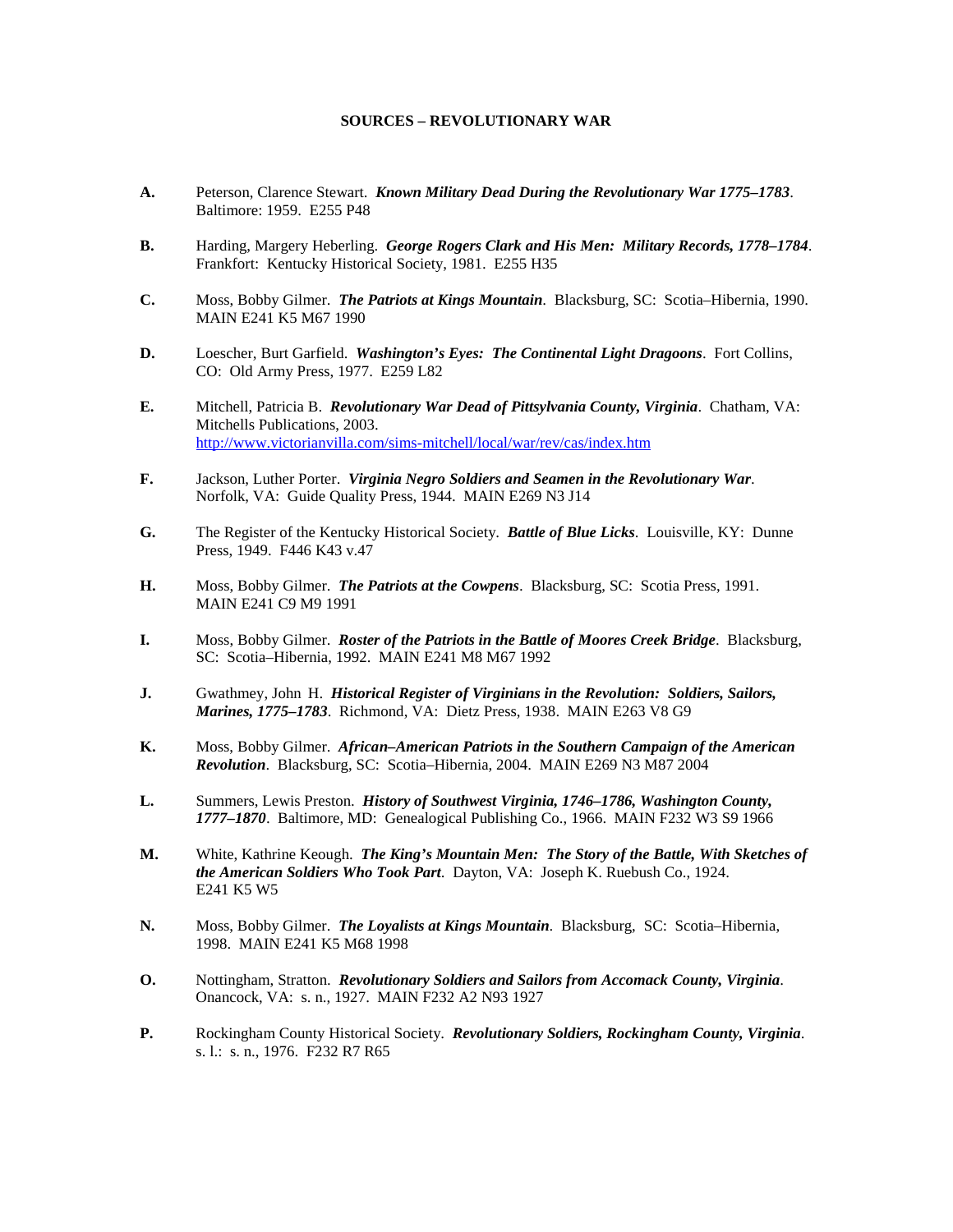- **Q.** Nottingham, Stratton. *Revolutionary Soldiers & Sailors from Northampton County: Muster Rolls and Pay Rolls of the Twenty–Seventh Regiment of the Virginia Militia, Northampton County, 1812*. Eastville, VA: Hickory House, 1995. MAIN F232 N85 N93
- **R.** Nottingham, Stratton. *Soldiers and Sailors of the Eastern Shore of Virginia in the Revolutionary War*. Westminster, MD: Family Line Publications, 1995. MAIN F232 N85 N934 1995
- **S.** Stewart, Robert Armistead. *The History of Virginia's Navy of the Revolution*. Baltimore, MD: Genealogical Publishing Co., 1993. Ref E263 V8 S95 1993
- **T.** Quisenberry, Anderson Chenault. *Revolutionary Soldiers in Kentucky*. Greenville, SC: Southern Historical Press, 1992. MAIN E289 Q3 1992
- **U.** Heitman, Francis B. *Historical Register of Officers of the Continental Army During the War of the Revolution April, 1775, to December 1783*. Baltimore, MD: Reprinted for Clearfield Co. by Genealogical Publishing Co., 1997. MAIN E255 H48 1997
- **V.** Minnis, M. Lee. *The First Virginia Regiment of Foot, 1775–1783*. Lovettsville, VA: Willow Bend Books, 1998. MAIN E263 V8 M4 1998
- **W.** King, Fannie Bayly. *Augusta County Organized 1745. Partial List of Early Settlers, Revolutionary Soldiers and the Graves of Augusta County Soldiers Located to Date*. 1935. Oversize F232 A9 K5
- **X.** Jett, Carolyn H. *Lancaster County, Virginia: Where the River Meets the Bay*. Lancaster, VA: Lancaster County History Book Committee in association with the Mary Ball Washington Museum and Library, 2003. MAIN F232 L15 J48 2003
- **Y.** Bradshaw, Herbert Clarence. *History of Prince Edward County, Virginia: From its Earliest Settlements Through it Establishment in 1754 to its Bicentennial Year*. Richmond, VA: Dietz Press, 1955. MAIN F232 P83 B5
- **Z.** Claghorn, Charles Eugene. *Naval Officers of the American Revolution: A Concise Biographical Dictionary*. Metuchen, NJ: Scarecrow Press, 1988. Ref E206 C53 1988
- **a.** *Dictionary of Virginia Biography*. Richmond, VA: Library of Virginia, 1998–. Ref F225 D54
- **b.** Lewis, Virgil Anson. *The Soldiery of West Virginia in the French and Indian War; Lord Dunmore's War; the Revolution; the Later Indian Wars; the Whiskey Insurrection; the Second War with England; the War with Mexico, and Addenda Relating to West Virginians in the Civil War*. Baltimore, Genealogical Publishing Co., 1967. West Reference F241 L685
- **c.** Kornwolf, James D. *The Surry County, Virginia 1776 Bicentennial Committee Guide to the Buildings of Surry and the American Revolution*. Surry, VA: The Committee, 1976. MAIN F232 S9 K84
- **d.** Nottingham, Stratton *Revolutionary Soldiers and Sailors from Lancaster County, Virginia; Muster Rolls and Pay Rolls of the Ninety-Second Regiment of Virginia Militia, Lancaster County 1812*. Onancock, VA: 1930. MAIN F232 L15 N92
- **e.** Personal Input/Feedback from family member or other concerned party.
- **f.** Draper, Lyman C. *King's Mountain and Its Heroes: History of the Battle of King's Mountain, October 7th, 1780, and the Events Which Led to It. Baltimore, MD: Genealogical Publishing* Co., 1983. E241 K5 D7 1967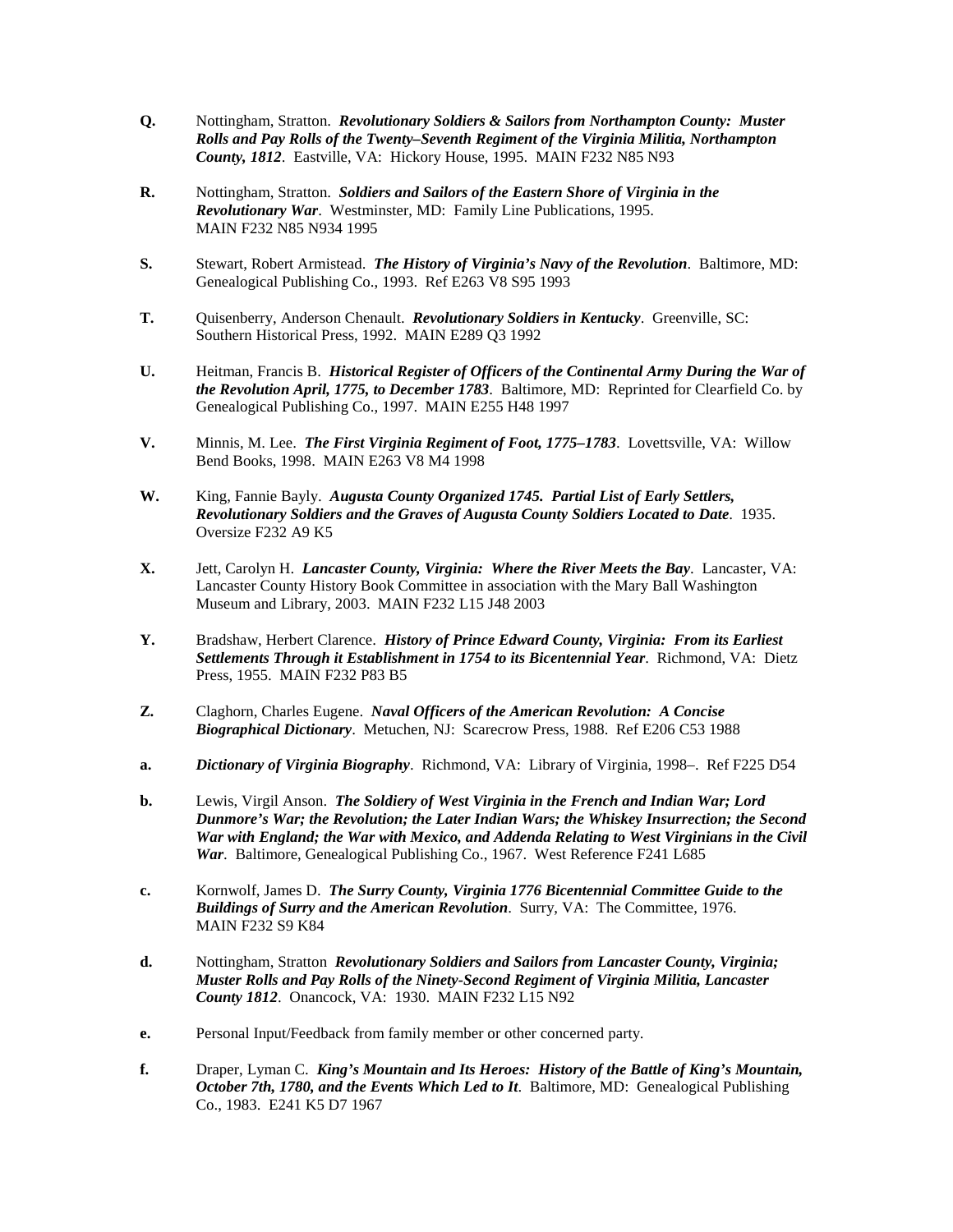- **g.** Draper, Lyman C. *Action at the Galudoghson December 14, 1742; Colonel ames Patton, Captain John McDowell and the First Battle with the Indians in the Valley of Virginia: With an Appendix Containing Early Accounts of the Battle*. Bowie, MD: Heritage Books, Inc. E83.745 D791 1995
- **h.** Sanchez–Saavedra, E. M. *A Guide to Virginia Military Organizations in the American Revolution, 1774–1787*. Richmond, VA: Virginia State Library, 1978. Ref E263 V8 S25
- **i.** Scott, William Wallace. *A History of Orange County, Virginia: From Its Formation in 1734 (O.S.) to the End of Reconstruction in 1870*. Berryville, VA: Chesapeake Book Co., 1962. MAIN F232 O6 S4 1962
- **j.** Gardner, Charles Kitchell. *A Dictionary of All Officers, Who Have Been Commissioned, or Have Been Appointed and Served, in the Army of the United States, Since the Inauguration of Their First President in 1789, to the First January, 1853, – With Every Commission of Each; Including the Distinguished Officers of the Volunteers and Militia of the States, and of the Navy and Marine Corps, Who Have Served With the Land Forces*. New York: G. P. Putnam and Co., 1853. U11 U5 G2 1853
- **k.** *Valley Forge Muster Roll*. <http://valleyforgemusterroll.org/>
- **l.** Pamunkey Davenports in the Revolution, Civil and Military Service. *Honor Roll*. <http://www.pamunkeydavenport.com/honorroll.html>
- **m.** Johnston, Ross B. *West Virginians in the American Revolution*. Parkersburg, W. Va.: West Augusta Historical and Genealogical Society, 1959. MAIN E263 V8 J67
- **n.** Tyler, David Gardiner. *A History and Pictorial Review of Charles City County, Virginia.* [Virginia?]: D.G. Tyler, 1990. MAIN F232 C471 T96 1990
- **o.** Peters, Joan W. *The Third Virginia Regiment of Foot 1776–1778: With Flags Flying and Drums Beating*. Westminster, MD: Heritage Books, Inc., 2008. MAIN E263 V8 P48 2008
- **p.** *Military Records of Pittsylvania County, Virginia 1767–1783: Taken From Judgement Books 1–2–and 4 and Deed Book 4*. Danville, VA: VA–NC Piedmont Genealogical Society, 1983. MAIN F232 P6 M64
- **q.** *Virginia Military Records: From the Virginia Magazine of History and Biography, the William and Mary College Quarterly, and Tyler's Quarterly*. Baltimore, MD: Genealogical Pub. Co., 1983. MAIN F225 V892 1983
- **r.** McAllister, J. T. *Virginia Militia in the Revolutionary War; McAllister's Data*. Bowie, MD: Heritage Books, 1989. MAIN E263 V8 M13 1989
- **s.** Lewis, Elizabeth Dutton. *Revolutionary War Roster, Gloucester County, Virginia*. Gloucester, VA: Gloucester County, 1976. MAIN F232 G5 L67
- **t.** Virginia Writers' Project. *Sussex County: A Tale of Three Centuries*. Richmond, Va: Printed by Whittet & Shepperson, 1942. MAIN F232 S96 W7
- **u.** Broadwater, Robert P. *American Generals of the Revolutionary War: A Biographical Dictionary*. Jefferson, NC: McFarland & Co., 2007. Ref E206 B76 2007
- **v.** Ferguson, Chris. *Hollywood Cemetery: Her Forgotten Soldiers, Confederate Field Officers at Rest*. Alexandria, VA: The Author, 2001. MAIN F233.61 H7 F4 2001